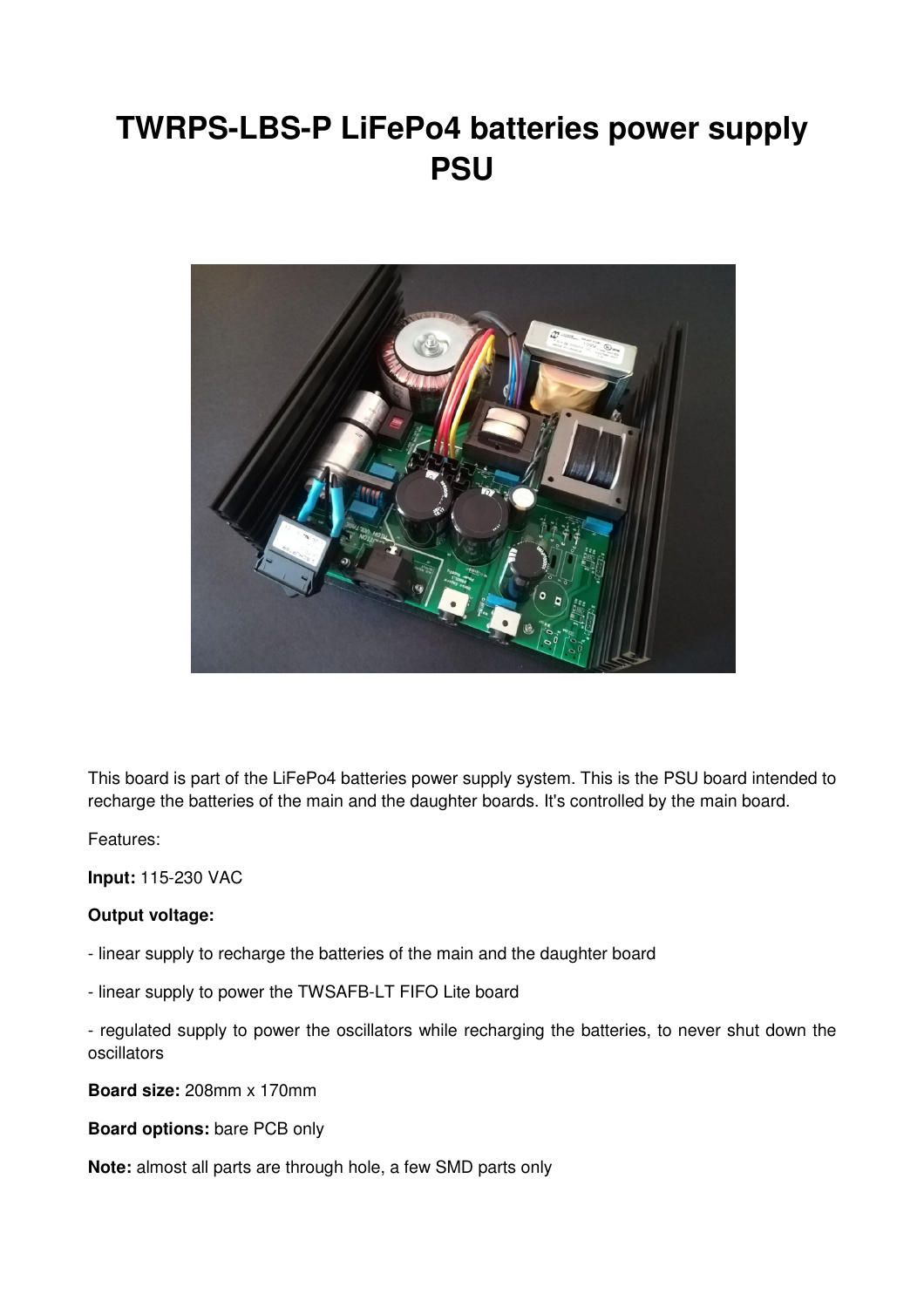# **PCB layout**



## **Connectors and switches**

**J1:** 115-230 main AC input. IEC male connector.

**J2:** 115-230 switched main AC output. Output voltage is available when the device is switched on. Suitable to power other devices. IEC female connector.

**J3:** Power on LED indicator. Pay attention to the polarity when cabling the LED.

**J4:** Battery Charger output and oscillators power supply when batteries are charging. Connect to the TWRPS-LBS-M main board.

**J5:** Auxiliary 9 VDC output to power digital devices. Connect to the TWSAFB-LT FIFO buffer.

**J6, J7:** Not used.

**BRK1:** Circuit breaker to power on the device. Connect to the part 4435.0576.